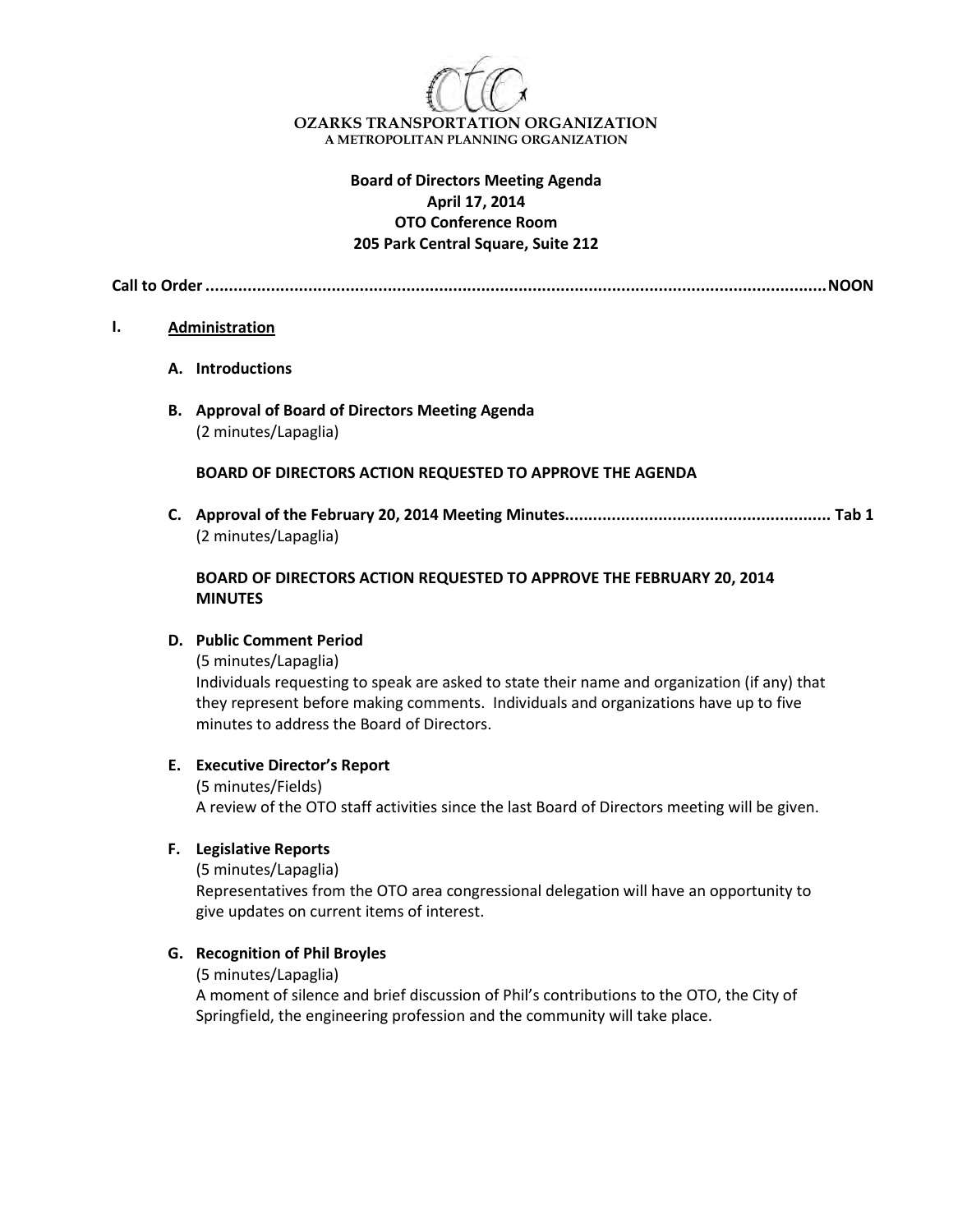# **II. New Business**

|           | (5 minutes/Parks)                                                                                                                                      |
|-----------|--------------------------------------------------------------------------------------------------------------------------------------------------------|
|           | The OTO Procurement Policy has been updated to reflect changes to the FTA Master                                                                       |
|           | Contract, FTA Circular 4220.1F and to streamline the OTO Procurement Process.                                                                          |
|           | BOARD OF DIRECTORS ACTION REQUESTED TO APPROVE THE OTO PROCUREMENT<br>POLICY.                                                                          |
| <b>B.</b> | (3 minutes/Parks)                                                                                                                                      |
|           | Recipients of Federal Transit Administration (FTA) funding must certify to FTA that their<br>procurement system is compliant with Federal regulations. |
|           |                                                                                                                                                        |
|           | BOARD OF DIRECTORS ACTION REQUESTED TO CERTIFY THAT OTO HAS COMPLIED WITH<br>THE REQUIRED FEDERAL TRANSIT AUTHORITY PROCUREMENT POLICY.                |
|           |                                                                                                                                                        |
|           | (10 minutes/Fields)                                                                                                                                    |
|           | Staff will present the FY 2015 Unified Planning Work Program. The UPWP is the work plan<br>for the next fiscal year.                                   |
|           | BOARD OF DIRECTORS ACTION REQUESTED TO APPROVE THE FY 2015 UNIFIED PLANNING<br><b>WORK PROGRAM</b>                                                     |
|           |                                                                                                                                                        |
|           | (5 minutes/Parks)                                                                                                                                      |
|           | Staff will present the FY 2015 OTO Operational Budget. The OTO Operational Budget will<br>serve as the audited budget.                                 |
|           | BOARD OF DIRECTORS ACTION REQUESTED TO APPROVE THE FY 2015 OTO OPERATIONAL<br><b>BUDGET</b>                                                            |
|           |                                                                                                                                                        |
|           | (5 minutes/Owens)                                                                                                                                      |
|           | The Local Coordinating Board for Transit is recommending the adoption of the proposed list                                                             |
|           | of selection criteria to be used when selecting projects for FTA Section 5310 funding for<br>inclusion in the TIP.                                     |
|           | BOARD OF DIRECTORS ACTION REQUESTED TO APPROVE THE FTA SECTION 5310<br><b>SELECTION CRITERIA</b>                                                       |
| F.        |                                                                                                                                                        |
|           | (5 minutes/Fields)                                                                                                                                     |
|           |                                                                                                                                                        |

The Board of Directors is requested to support the appointment of MoDOT and CU as joint designated recipients for FTA 5310 funding.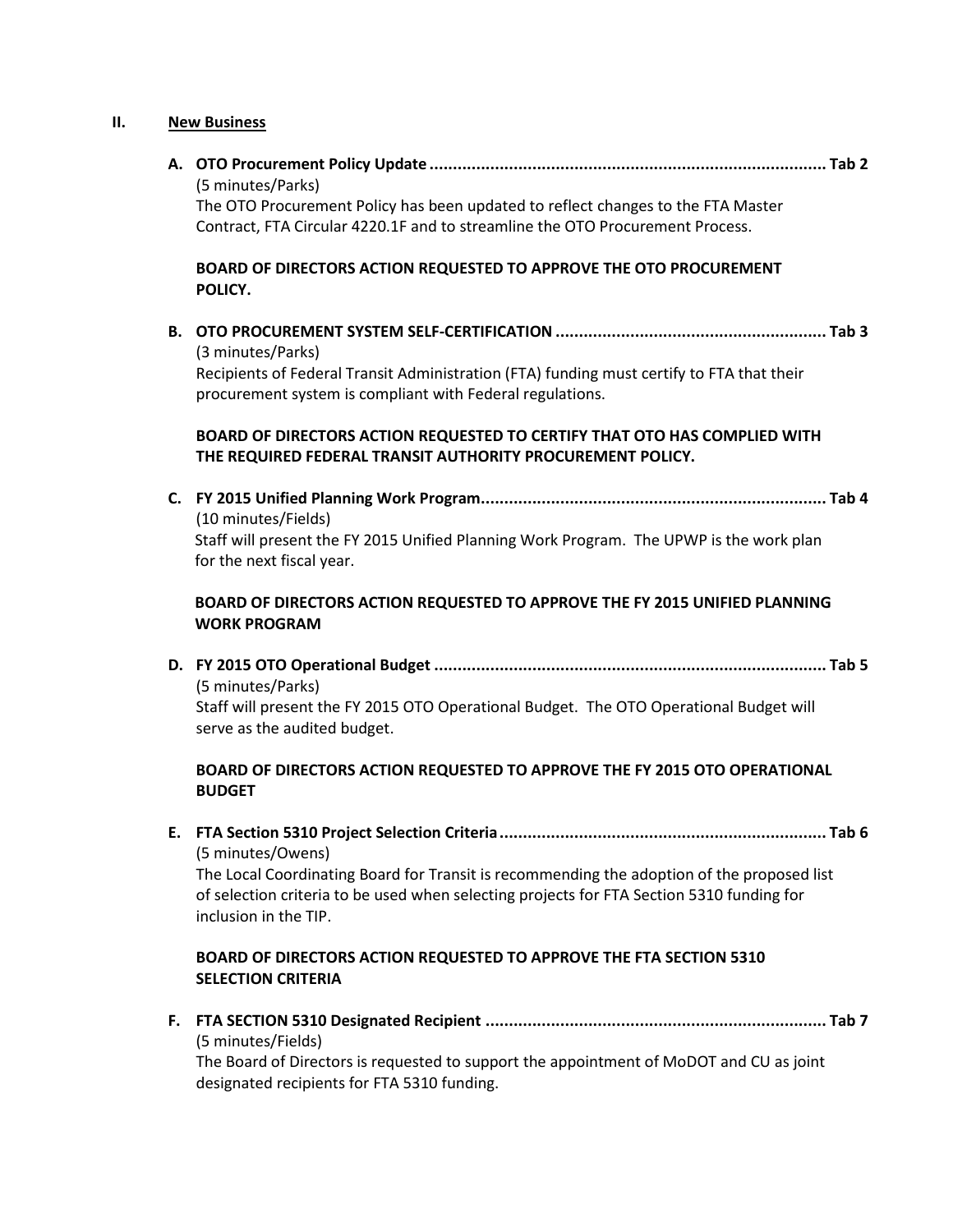## **BOARD OF DIRECTORS ACTION REQUESTED TO SUPPORT THE APPOINTMENT OF MODOT AND CU AS FTA SECTION 5310 JOINT DESIGNATED RECIPIENTS**

**G. Title VI Policy Revision to Include ADA............................................................................. Tab 8** (5 minutes/Owens) OTO is proposing the Title VI Policy and Complaint Process be revised to include the Americans with Disabilities Act provisions.

## **BOARD OF DIRECTORS ACTION REQUESTED TO APPROVE BY RESOLUTION THE TITLE VI POLICY WITH PROPOSED ADA PROVISIONS**

**H. STP-Urban Advance Policy and Agreement ...................................................................... Tab 9** (10 minutes/Fields) Staff will give an overview of the process that will be used to advance the expenditure of STP-Urban funds in order to assist in the avoidance of any possible rescissions.

## **BOARD OF DIRECTORS ACTION REQUESTED TO APPROVE THE STP-URBAN ADVANCE POLICY AND AGREEMENT.**

**I. Amendment 1 to the Priority Projects of Regional Significance Report ........................... Tab 10** (5 minutes/Fields) Amendment 1 includes the addition of Business Route 65 in Ozark and extends the limits of the Highway 14 project to Route W, as well as adds the MM corridor in Republic. The Technical Committee agreed with this previously Board approved amendment and a report is included for member information.

## **INFORMATION REPORT. NO ACTION REQUESTED.**

**J. Amendment 2 to the Priority Projects of Regional Significance....................................... Tab 11** (10 minutes/Fields) Greene County has requested an amendment to the Priority Projects of Regional Significance List to include the extension of Kansas Expressway**.** 

## **BOARD OF DIRECTORS ACTION REQUESTED TO APPROVE AMENDMENT 2 TO THE PRIORITY PROJECTS OF REGIONAL SIGNIFICANCE.**

**K. Support for MSU Tiger Grant......................................................................................... Tab 12**  (5 minutes/Longpine)

Missouri State University is applying for a TIGER grant to construct an Intermodal Transfer Facility at National between Harrison and Monroe. A letter of support and certification of inclusion in the TIP is attached for Board approval.

### **BOARD OF DIRECTORS ACTION REQUESTED TO APPROVE A LETTER OF SUPPORT AND CERTIFICATION OF INCLUSION IN THE TIP FOR MISSOURI STATE UNIVERSITY'S TIGER APPLICATION**